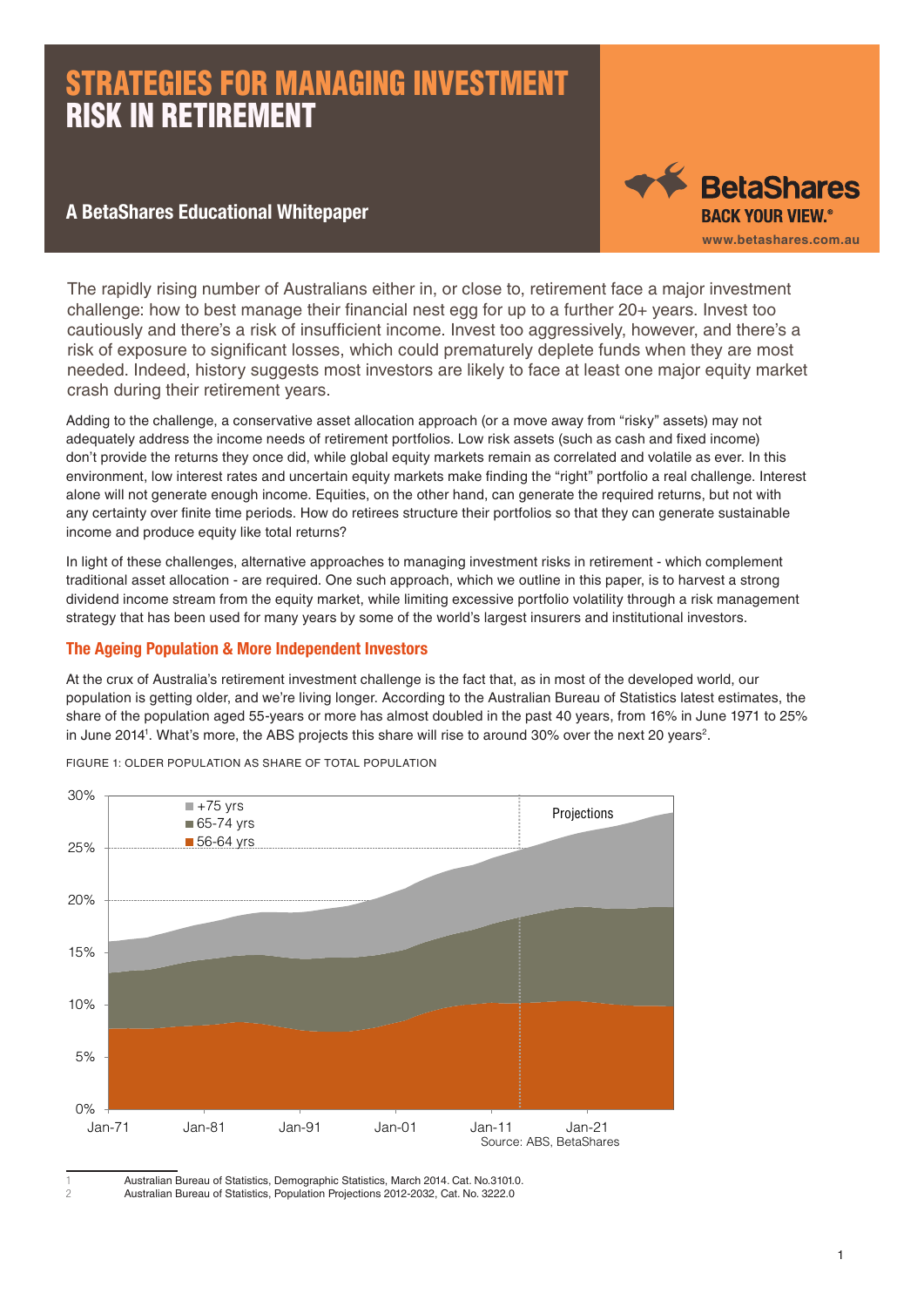

In terms of sheer numbers, there are already 5.8 million Australians aged 55 years or more, who are therefore either in or starting to ponder retirement. This number is projected to grow to 8.6 million by June 2030. As of today, there are already 3.5 million Australians aged 65 years or more, with this number projected to grow to 5.6 million by June 2030.

We're also living longer. The average life expectancy for new born children has increased by around 10 years over the past 40 years – to 80 years for males, and 84 years for females. As of today, approximate average life expectancy for those aged 55 years is another 30 years, and for those aged 65 years it is another 20 years.



FIGURE 2: EXPECTED REMAINING YEARS OF LIFE BY CURRENT AGE: AS AT SEPTEMBER 2014

In addition, more and more Australians are choosing to invest for retirement through self-managed super funds (SMSFs).

In the past decade alone, the share of superannuation assets managed by SMSFs has increased from 20% to 30% surpassing the share of assets managed by either retail or industry funds. As at June 2014, the Australian Tax Office estimates there were 534,000 SMFs with just over 1 million members, who were collectively holding \$557 billion in assets.



FIGURE 3: SUPERANNUATION FUNDS UNDER MANAGEMENT (A\$B)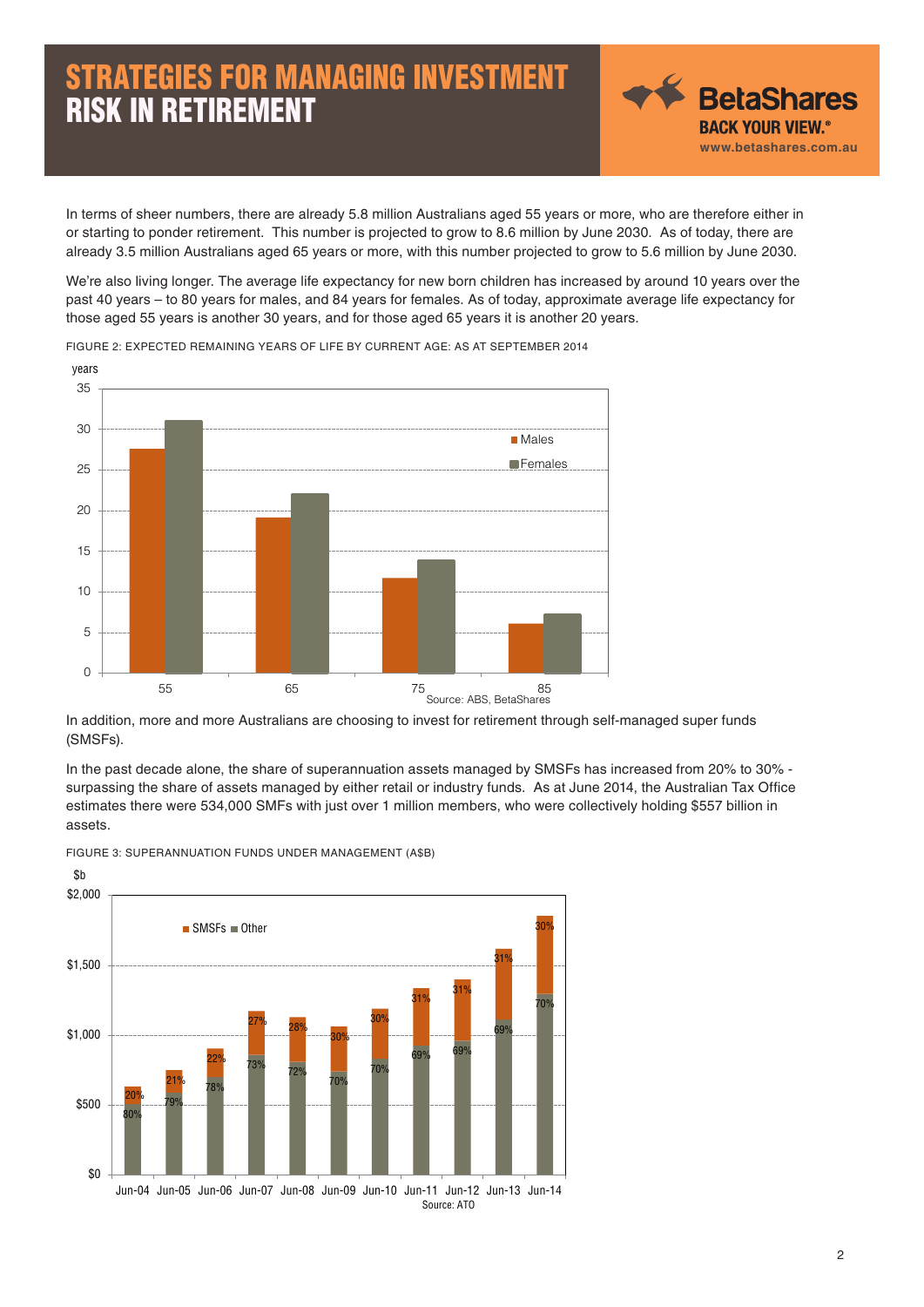

The evidence also suggests that a large number of SMSF investors are making their own investment decisions. According to Investment Trends as at June 2014, approximately 59% of SMSFs are investing without the aid of a financial adviser<sup>3</sup>.

Controlling one's own destiny is fair enough, but it does leave investors open to basic investment traps associated with human psychology – such as panicking and selling out of risky assets at market lows and/or taking on too much risk during bubble periods of high market valuation.

Indeed, while professional fund managers can have a hard time beating their investment benchmarks and avoiding market crashes the evidence suggests individual investors often don't fare much better.

According to surveys by US based research firm Dalbar Inc, for example, while the S&P 500 index has returned 8.2% annually over the last 20 years to 2013, the average investor in US equity mutual funds has earned only 4.3% per year. One explanation for this could be that investors tend to chase the latest hot performing fund, which then tends to underperform as investment returns eventually "regress to the mean" of other fund managers.



FIGURE 4: PERFORMANCE OF INVESTORS IN US EQUITY FUNDS V S&P/500 INDEX: END DECEMBER 2013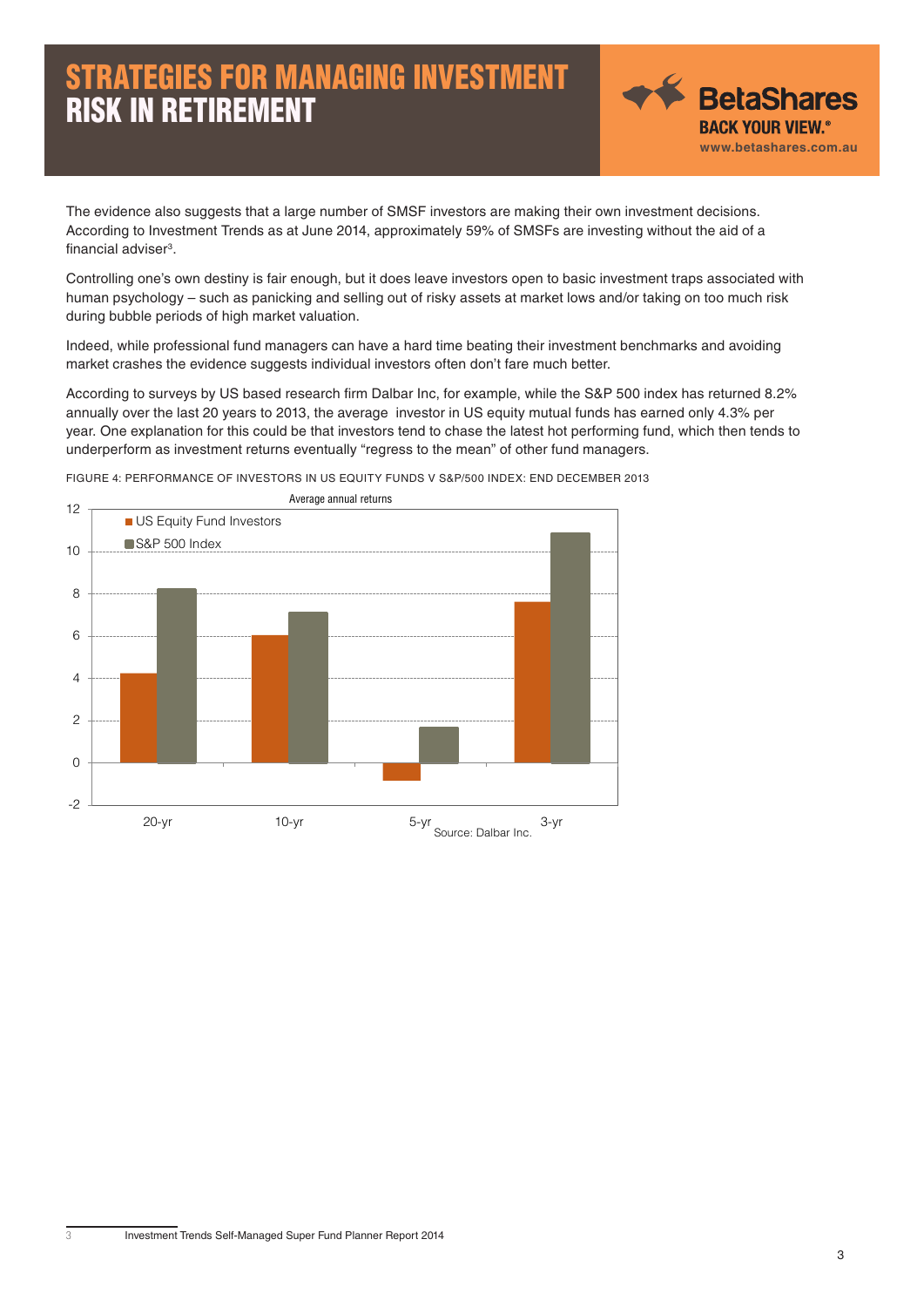

Evidence from the Australian Tax Office also suggests the average SMSF fund has a relatively heavy exposure to low yielding cash products, offset by a relatively high exposure to much more volatile Australian company shares. While low risk, cash can be a major drag on investment performance over market cycles. However, by investing in individual Australian stocks (rather than, say unlisted managed funds, exchange traded funds or LICs), investors may not be sufficiently diversified against company-specific risks.



#### Key Retirement Investment Challenge: Balancing Longevity Risk vs. Sequencing Risk

The sobering reality for those facing retirement is that risk markets remain just as volatile as ever. Indeed, history suggests the Australian equity market can suffer a 30-50% total return decline at least once every 10-20 years. Based on current life expectancy estimates, therefore, those entering retirement can expect to face at least one more gut wrenching market decline in their lifetime.



FIGURE 6: ALL ORDINARIES DRAW DOWN CURVE\*: 1871-2014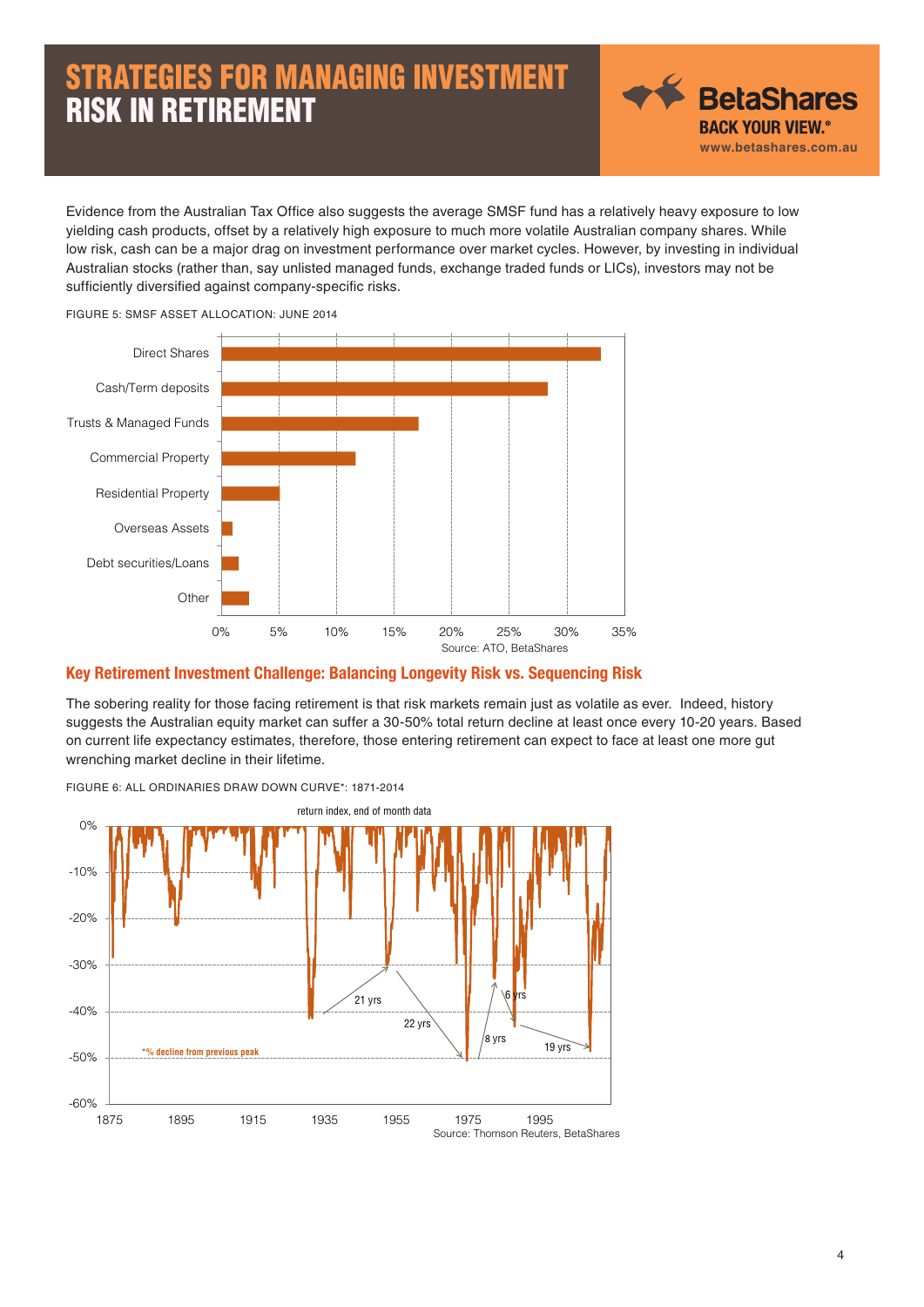

With long retirement periods ahead, and markets as treacherous as ever, the key challenge for an investor facing retirement is to earn enough to live comfortably, without taking risks that could prematurely wipe-out their nest egg. In effect, the challenge is balancing longevity risk with sequencing risk.

By way of example, consider that at retirement you had an annual salary of \$100,000, and a superannuation balance of \$962,000. Ignoring taxation, that would be just enough to allow you to withdraw \$65,000 per year (rising by 2.5% each year to allow for inflation) over the next 20 years - provided you earned a steady 6% annually on your reducing superannuation balance. Longevity risk arises from the fact the investment return might fall short of 6% per year and/or you might live longer than another 20 years.

But even assuming a 6% compound annual return, sequencing risk arises from the fact that your portfolio might suffer a large decline in the early stages of retirement. For example, assume that the above portfolio suffers a 50% decline in year 3 but then recovers in the following two years – such that compound annual returns for the portfolio balance over the 20 year period are still 6% (depicted in the chart below as "Early market crash"). As seen in the chart below, even with such a strong recovery in portfolio returns, you will still run out of money two years early.

Were the market crash to come somewhat later (depicted in the chart below as "Late market crash") – the money would still run out, but not as quickly.

FIGURE 7: SUPERANNUATION RUN-DOWN SCENARIOS



This sequencing problem arises because of the impact of withdrawals. By taking out money during a downturn, there's less money left to then participate in any subsequent market rebound. In a sense, by taking money out during a large market downturn, you are effectively "selling low" – hurting future investment performance.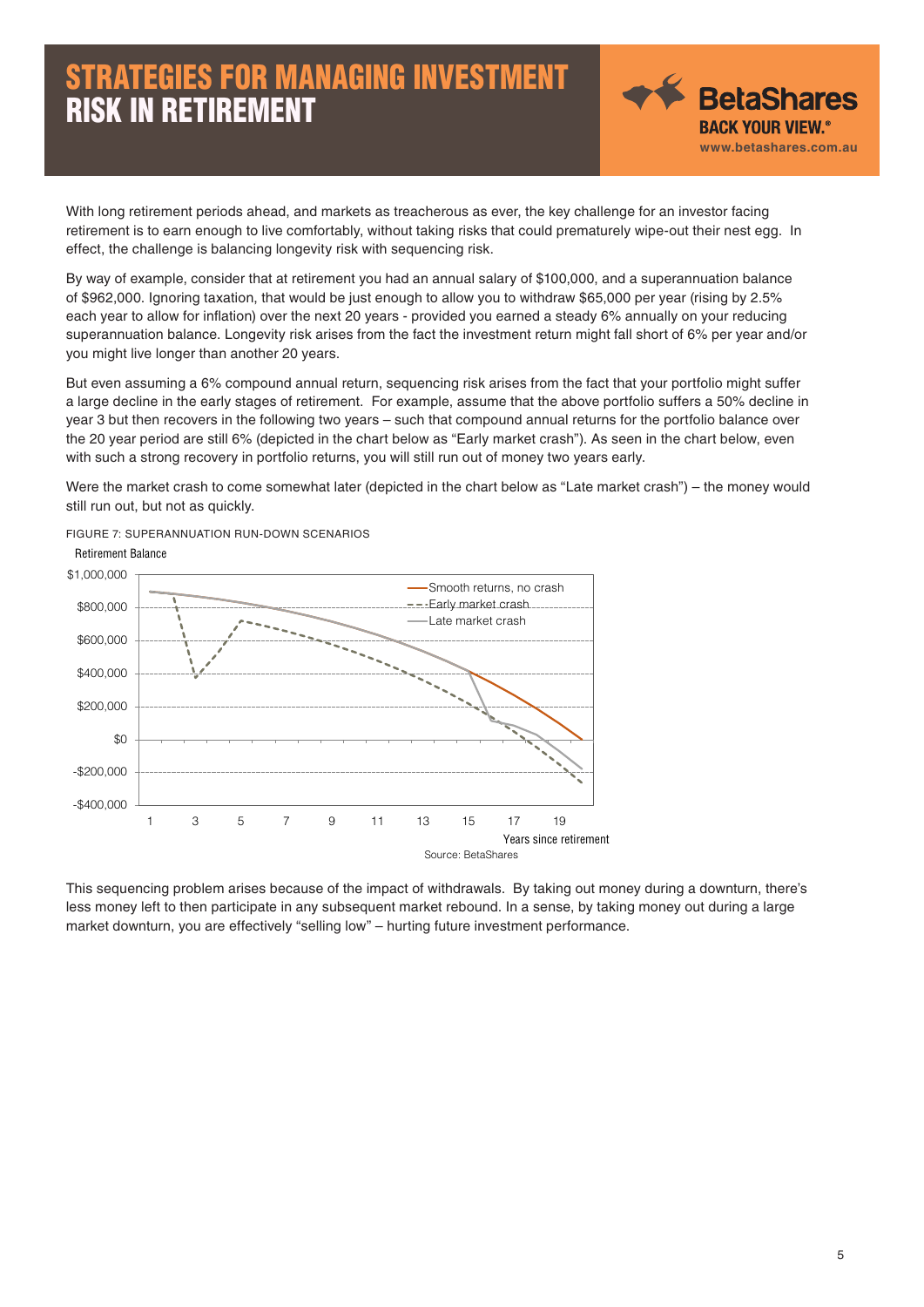

#### Challenges with Traditional Asset Allocation

The traditional way of dealing with some of the risks described above for retirement portfolios is through asset allocation – or mixing high risk and low risk assets in a way that leaves the investors most at ease with the overall risk and volatility profile of their portfolio. As seen in the diagram below, this is essentially a trade-off: a high risk portfolio may provide higher average returns – reducing longevity risk – though at the expense of leaving the investor exposed to sequencing risk if a large market crash takes place early.

#### FIGURE 8: BALANCING RETIREMENT RISKS



Longevity risk

But asset allocation has its own challenges.

For starters, the price of seeking safety has gone up – as the real (inflation-adjusted) returns provided by cash and bonds have declined notably in recent decades. Bond yields today are offering little more than a 1% real return, while the real cash return is close to zero. That means investors need to sacrifice a lot more in forgone returns in order to reduce portfolio volatility

FIGURE 9: AUSTRALIAN CASH, BOND & EQUITY REAL YIELDS



What's more, with many expecting long-term interest rates to rise somewhat in coming years to long-term average levels, the medium-term return on bonds is likely to be even lower than today's low yield due to expected capital losses (as interest rates rise). Depending on how high interest rates eventually rise, bonds may not be the safe haven that conservative asset allocation strategies typically assume.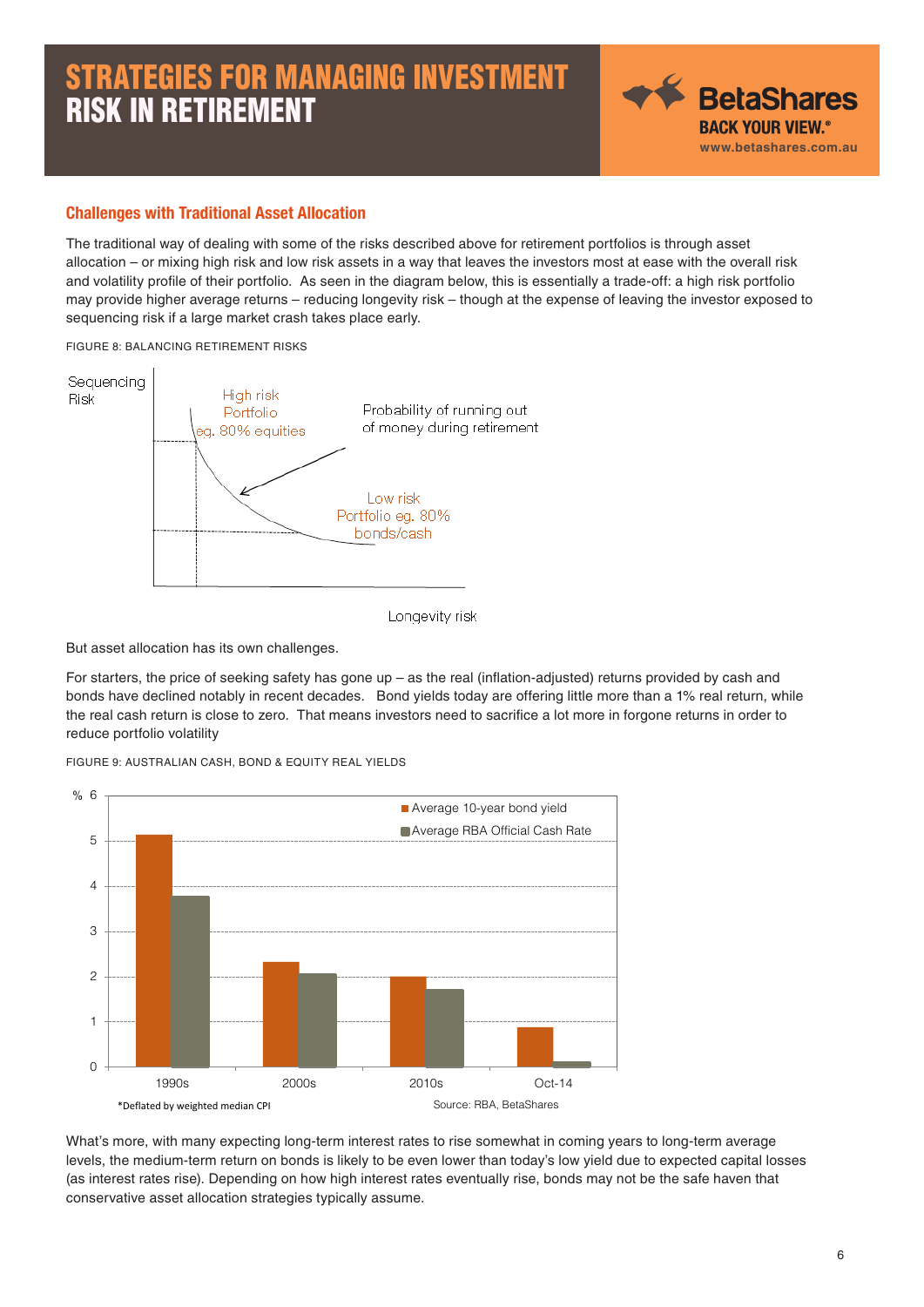

As for diversification achieved by investing in a range of international equity markets, history suggests this is not as effective as might be hoped, as equity market correlations have risen over time – and tend to especially rise during market crashes.

FIGURE 10: CORRELATION IN ANNUAL EQUITY RETURNS: MSCI AUSTRALIA VS. MSCI WORLD (EX-AUS): 1985-2013 60% **MSCI Australia**  *annual total returns (y -axis)*



Source: Datastream, BetaShares

In turn, this raises the risk that investors may succumb to panic and sell-out of risky investments at precisely the wrong times. If they do so, this will make their longer-run investment returns much worse.

The cost to investment performance from holding low return cash and bonds is made worse by the fact such conservative asset allocation provides a static and symmetrical hedge against market volatility. It is static because the allocation to defensive cash or bonds is not generally changed over the economic cycle. What's more, the protection afforded during market declines is broadly equal – or symmetrical – to the relative loss of returns during market advances. For example, a 40% portfolio allocation to cash would mean it would suffer only 60% of the loss during market downturns compared to a pure equity portfolio, but also then only participate in 60% of the gains when markets rebound.

As we'll see, alternative risk management strategies exist which attempt to provide more dynamic and asymmetrical hedging – adjusting the degree of protection over the cycle in ways that reduce downside risk with comparatively less loss of upside exposure.

#### Outcome Oriented Investing: Alternative Approaches to Managing Risk in Retirement

Due to the especially poor returns on cash and bonds, and the still high volatility of equity markets, Australia's swelling ranks of SMSFs and retirees need to consider alternative investment strategies.

One such approach seeks to extract the relatively attractive income returns available from equity markets, while using more sophisticated risk management techniques to better mitigate the often substantial downside capital risks – and hence sequencing risk – to the extent possible.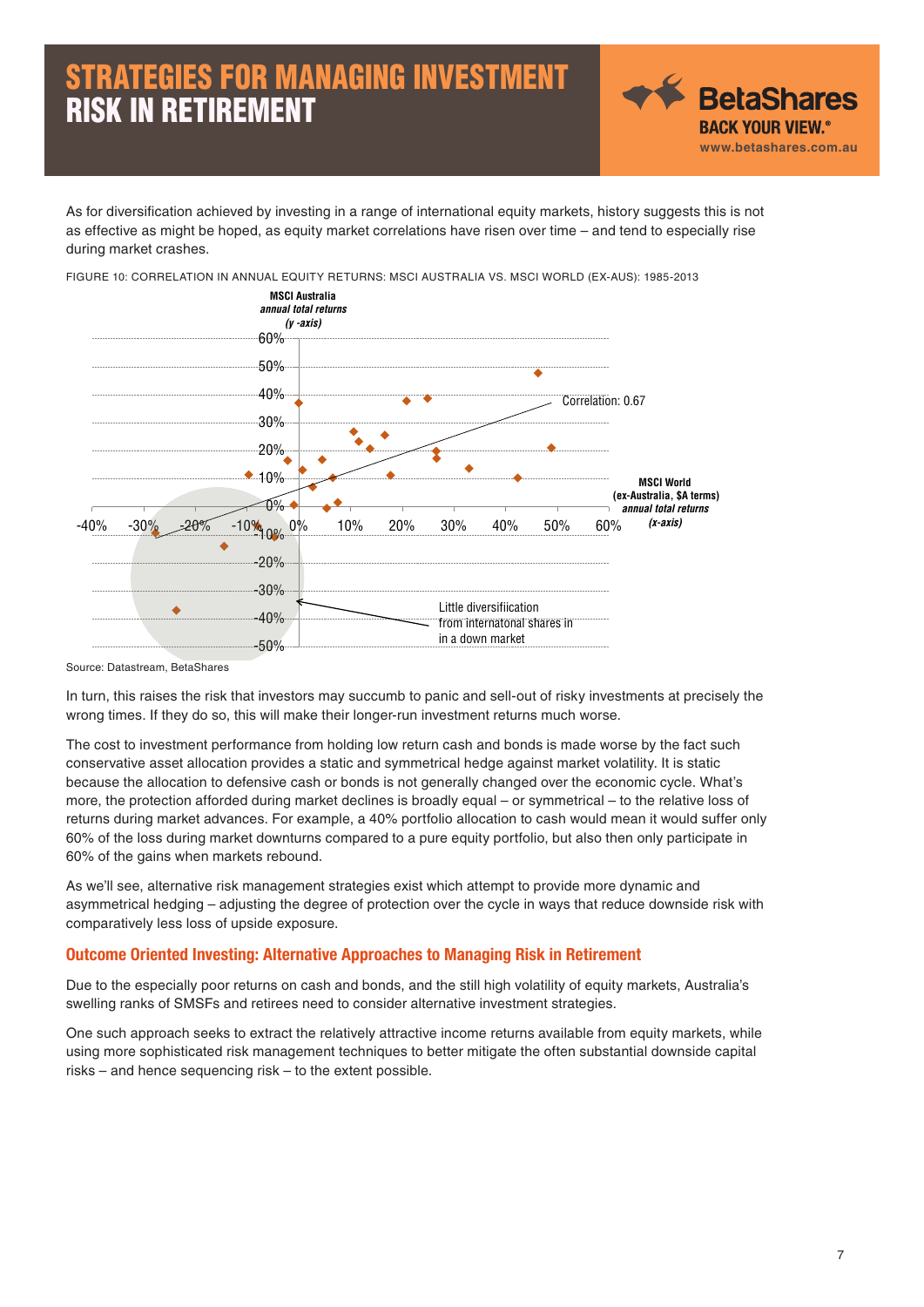◆ BetaShares **BACK YOUR VIEW.<sup>®</sup> www.betashares.com.au**

For starters, note that the nominal dividend yield on the Australian equity market has remained relatively steady at around 4%p.a. over recent decades, meaning it has increased in real terms as consumer price inflation has fallen. With the S&P/ASX 200's current dividend yield around 4.5%p.a., the real yield is 2% p.a. (i.e. after inflation). Compared to cash and bonds, dividends now offer a competitively attractive source of income in their own right.





By international standards, the Australian equity market's dividend yield is relatively high - and accounts for almost half the market's long-run total return.



FIGURE 12: COMPARATIVE DIVIDEND\* YIELDS - OCTOBER 2014

\*Dividends calculated as average trailing cash yield for the benchmark index per country (S&P/ASX 200, S&P 500, DAX Index, Topix FJ Index, FTSE 100, S&P/TSX 300)

Adding to the allure of Australian dividends are the attractive tax benefits that come from franking credits. Franking credits available from Australian securities provide investors with a tax credit in lieu of the company tax already paid. That means the effective "grossed up" pre-tax dividend yield from Australian equities can be around 1-2%p.a. higher than the traditionally measured cash dividend yield. The Australian equity market's currently quoted dividend yield of around 4.5%p.a., for example, is effectively closer to a pre-tax yield return of 5.7%p.a. once allowance is made for franking credits.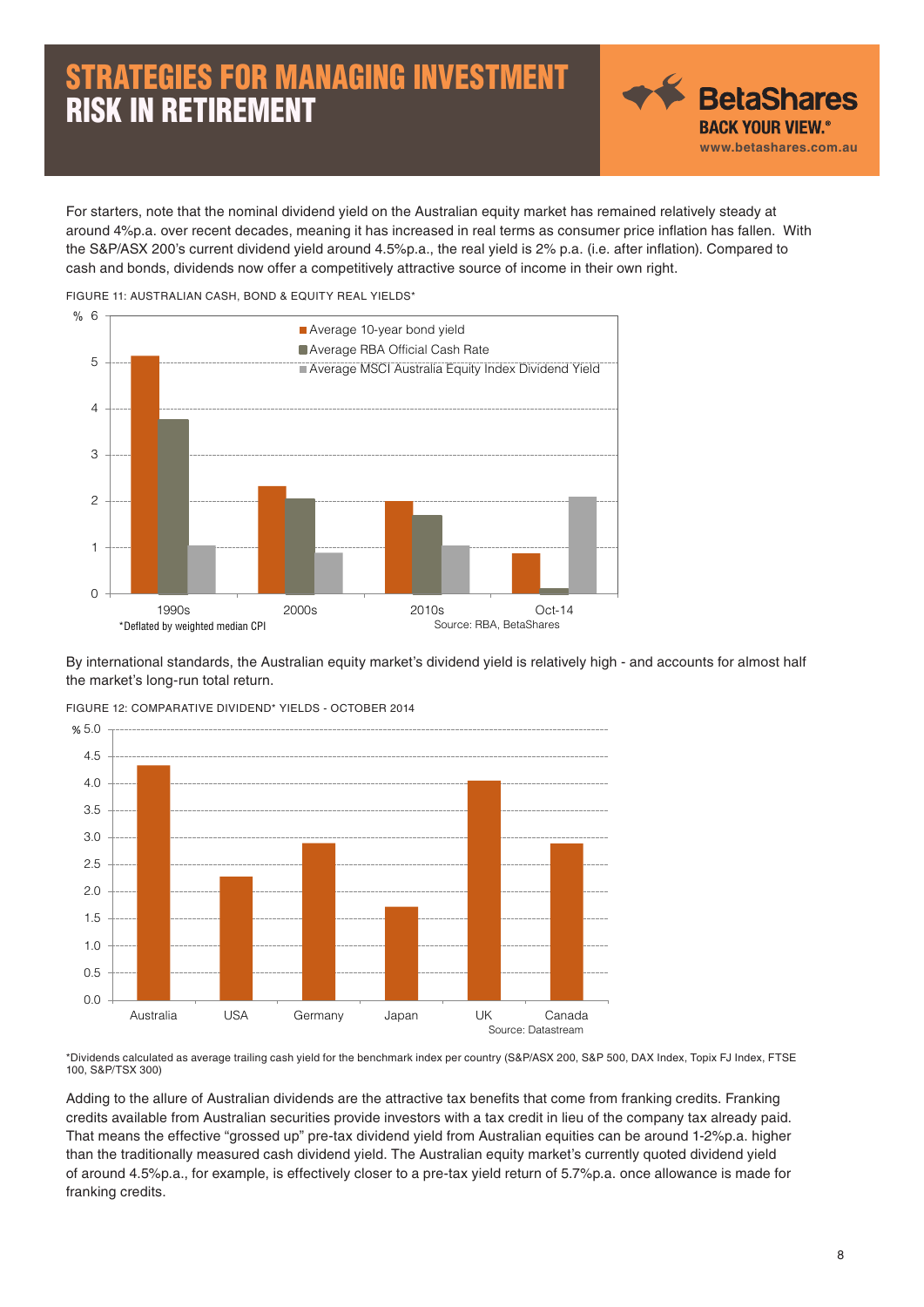

The tax credits are particularly appealing to retirees who pay no tax on their investment returns, as, under certain conditions the tax credit is paid back to them in cash by the Federal Government.

What's more, Australian investors can potentially do even better than this average market yield (both in terms of franking credits and income) to the extent they concentrate on the high dividend yielding stocks – such as banks, property trusts, utilities, consumer staples and telecommunication companies.

#### BetaShares Australian Dividend Harvester Fund

In recognition of income benefits available from dividends, the BetaShares Australian Dividend Harvester Fund (managed fund) (ASX ticker: HVST) aims to provide investors with exposure to large capitalisation Australian shares along with a strong income stream comprising dividends and franking credits – paid monthly – that is at least double the annual income yield of the broad Australian share market.

The Fund uses a dividend "harvesting" strategy in which the Fund gains exposure to 10 or more Australian securities – from among the top 50 market capitalisation stocks – that are expected within approximately the next two months to provide the highest gross yield outcomes (based on declared dividends or analyst consensus). After this period, the Fund is rebalanced with a new selection of stocks expected to provide the highest gross yield outcomes for the following rebalance period. For any given rebalance period, if there is not a sufficient number of stocks that meet the yield threshold, then one or more ASX exchange traded funds with broad Australian sharemarket exposure will be added to the portfolio, increasing the level of diversification in the Fund.

Utilising this strategy, investors gain some exposure to the underlying capital growth of the securities held over the relevant two month period, but even more importantly, a source of relatively high regular dividend income potential, plus the benefit of any associated franking credits.

However, as we noted above, equity markets are not a 'straight road'. Volatility in the market generates many 'bends and turns'. In order to create a 'smoother ride' for investors, BetaShares has implemented a risk management strategy in the HVST Fund.

The Fund's risk management strategy involves monitoring the volatility of equities daily. If volatility rises beyond 'normal' levels, the Fund will apply a 'handbrake' and reduce market exposure by selling ASX SPI 200 futures. These futures are highly liquid and transparent instruments which are traded on the ASX. By selling SPI futures, the Fund seeks to stabilise the volatility of the portfolio, and reduce the downside exposure of the portfolio during periods of significant and sustained market declines. The Fund's risk management strategy aims, over market cycles, to provide most of the upside in rising markets while avoiding most of the downside in periods of decline.

The risk management strategy employed by the Fund is being run in conjunction with Milliman, one of the largest institutional global risk managers in the world, assisting clients in hedging US\$500B worldwide and employing over 2,600 professionals, including more than 1,300 qualified consultants and actuaries. Milliman's risk management strategies have been used for the last 15 years by some of the largest firms and institutional investors in the world. Strategies used by Milliman helped their clients navigate the 'tech bubble' and global financial crisis. The Fund provides investors access to such a strategy, which was previously primarily confined to large institutional investors.

Compared with a traditional asset allocation strategy, the Fund's risk management strategy offers a level of both dynamic and asymmetric protection over the market cycle.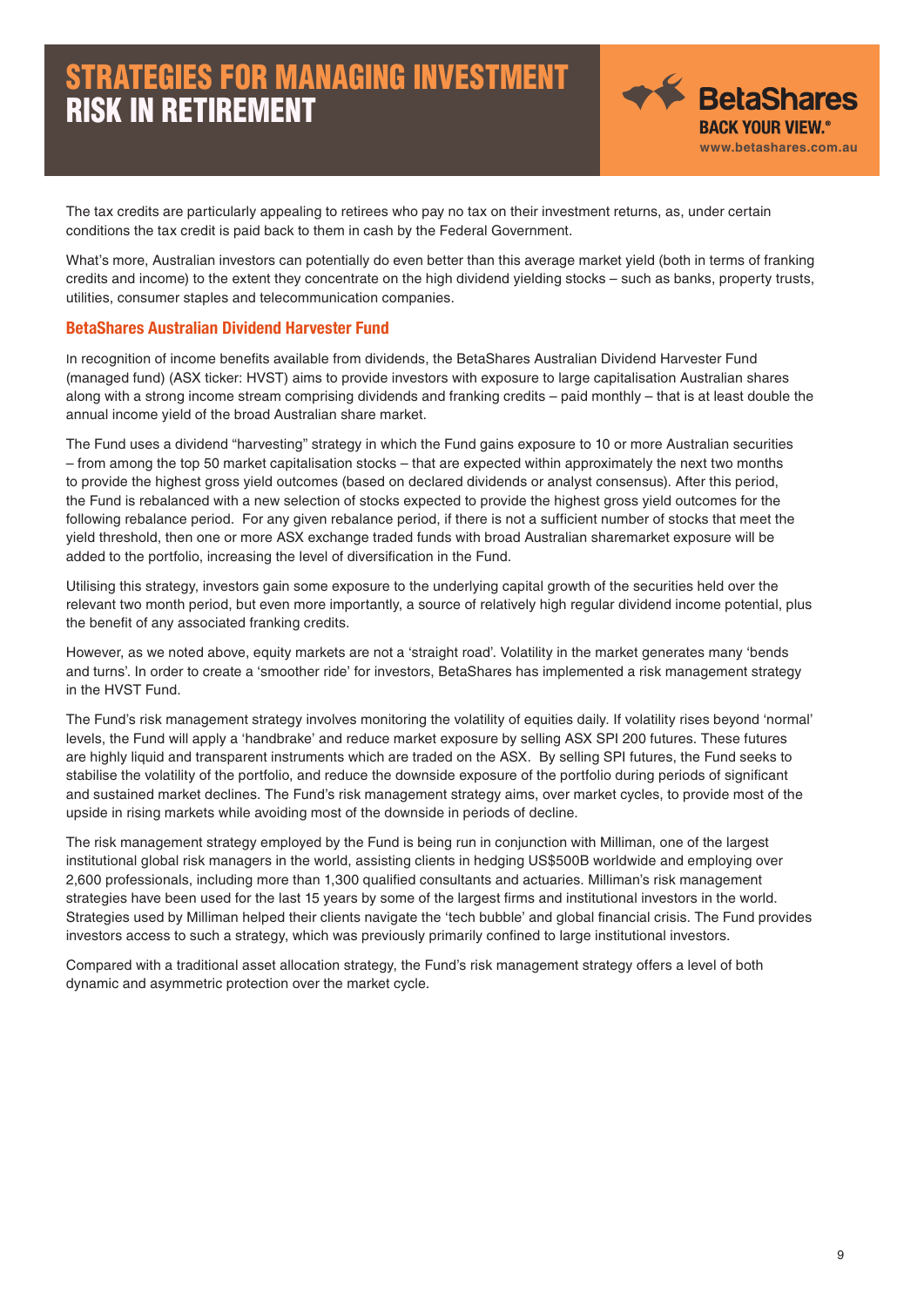◆ BetaShares **BACK YOUR VIEW.<sup>®</sup> www.betashares.com.au**

To illustrate generally how the risk management strategy seeks to influence portfolio returns, the chart below shows simulated results for how such a risk management overlay on the S&P/ASX 200 Index could have performed over the past 7 years.

FIGURE 13: S&P/ASX 200 INDEX V S&P/ASX 200 INDEX + MILLIMAN MANAGED RISK STRATEGY: 4 DECEMBER 2007 - 30 SEPTEMBER 2013 (INDEXED TO 100)



Source: Bloomberg, Milliman, BetaShares

Please note that simulated performance results have certain inherent limitations. Unlike an actual performance record, simulated results do not represent actual trading, are based on certain assumptions, and are produced with the benefit of hindsight. Also, since the trades have not actually been executed, the results may have under- or over-compensated for the impact, if any, of certain market factors, such as lack of liquidity. HVST Fund's equity portfolio is actively managed and therefore differs from the passive index shown above. No representation is being made that the Fund will achieve results similar to those shown. Past performance, simulated or actual, is not an indication of future performance.

As seen, the risk management overlay would have reduced the impact of the equity market declines in 2007-2008 and 2011, and left investors better off after the entire period. The chart also indicates the volatility (a common measure of risk) in the strategy involving the risk management overlay would have been substantially lower than without such an overlay. All up, the combination of relatively high income producing equity market exposure, together with dynamic risk management, offers scope for investors to construct more "efficient" retirement portfolios than that possible through traditional asset allocation alone. As seen in the diagram below, investors might be able to reduce longevity risk without increasing sequencing risk, and vice versa.

FIGURE 14: ILLUSTRATION: SEQUENCING AND LONGEVITY RISK



Longevityrisk